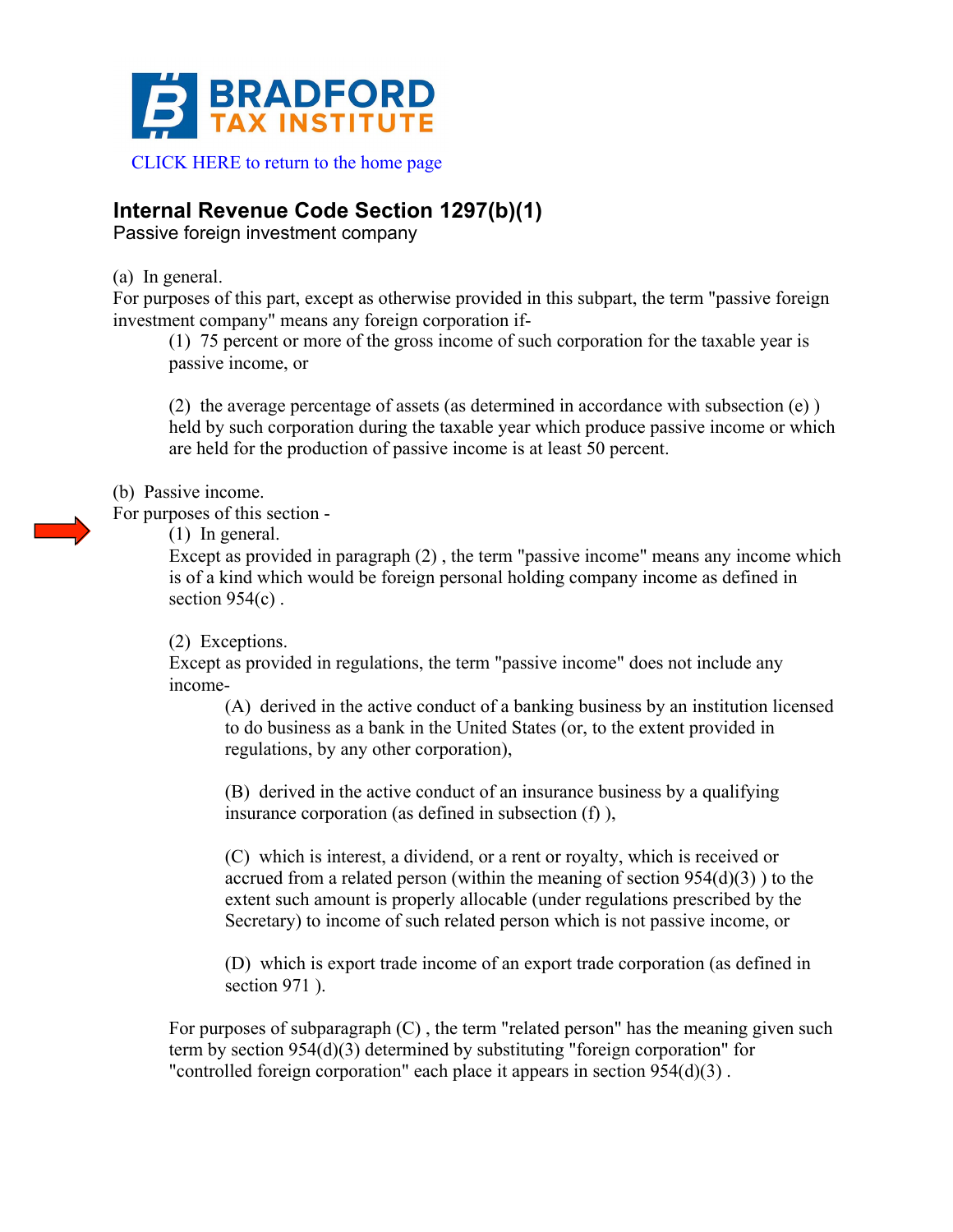(c) Look-thru in the case of 25-percent owned corporations.

If a foreign corporation owns (directly or indirectly) at least 25 percent (by value) of the stock of another corporation, for purposes of determining whether such foreign corporation is a passive foreign investment company, such foreign corporation shall be treated as if it-

(1) held its proportionate share of the assets of such other corporation, and

(2) received directly its proportionate share of the income of such other corporation.

(d) Exception for United States shareholders of controlled foreign corporations.

(1) In general.

For purposes of this part, a corporation shall not be treated with respect to a shareholder as a passive foreign investment company during the qualified portion of such shareholder's holding period with respect to stock in such corporation.

(2) Qualified portion.

For purposes of this subsection , the term "qualified portion" means the portion of the shareholder's holding period-

(A) which is after December 31, 1997, and

(B) during which the shareholder is a United States shareholder (as defined in section 951(b) ) of the corporation and the corporation is a controlled foreign corporation.

(3) New holding period if qualified portion ends.

(A) In general. Except as provided in subparagraph (B) , if the qualified portion of a shareholder's holding period with respect to any stock ends after December 31, 1997, solely for purposes of this part, the shareholder's holding period with respect to such stock shall be treated as beginning as of the first day following such period.

(B) Exception. Subparagraph (A) shall not apply if such stock was, with respect to such shareholder, stock in a passive foreign investment company at any time before the qualified portion of the shareholder's holding period with respect to such stock and no election under section  $1298(b)(1)$  is made.

(4) Treatment of holders of options.

Paragraph (1) shall not apply to stock treated as owned by a person by reason of section  $1298(a)(4)$  (relating to the treatment of a person that has an option to acquire stock as owning such stock) unless such person establishes that such stock is owned (within the meaning of section 958(a) ) by a United States shareholder (as defined in section 951(b) ) who is not exempt from tax under this chapter.

(e) Methods for measuring assets.

(1) Determination using value.

The determination under subsection (a)(2) shall be made on the basis of the value of the assets of a foreign corporation if-

(A) such corporation is a publicly traded corporation for the taxable year, or

(B) paragraph (2) does not apply to such corporation for the taxable year.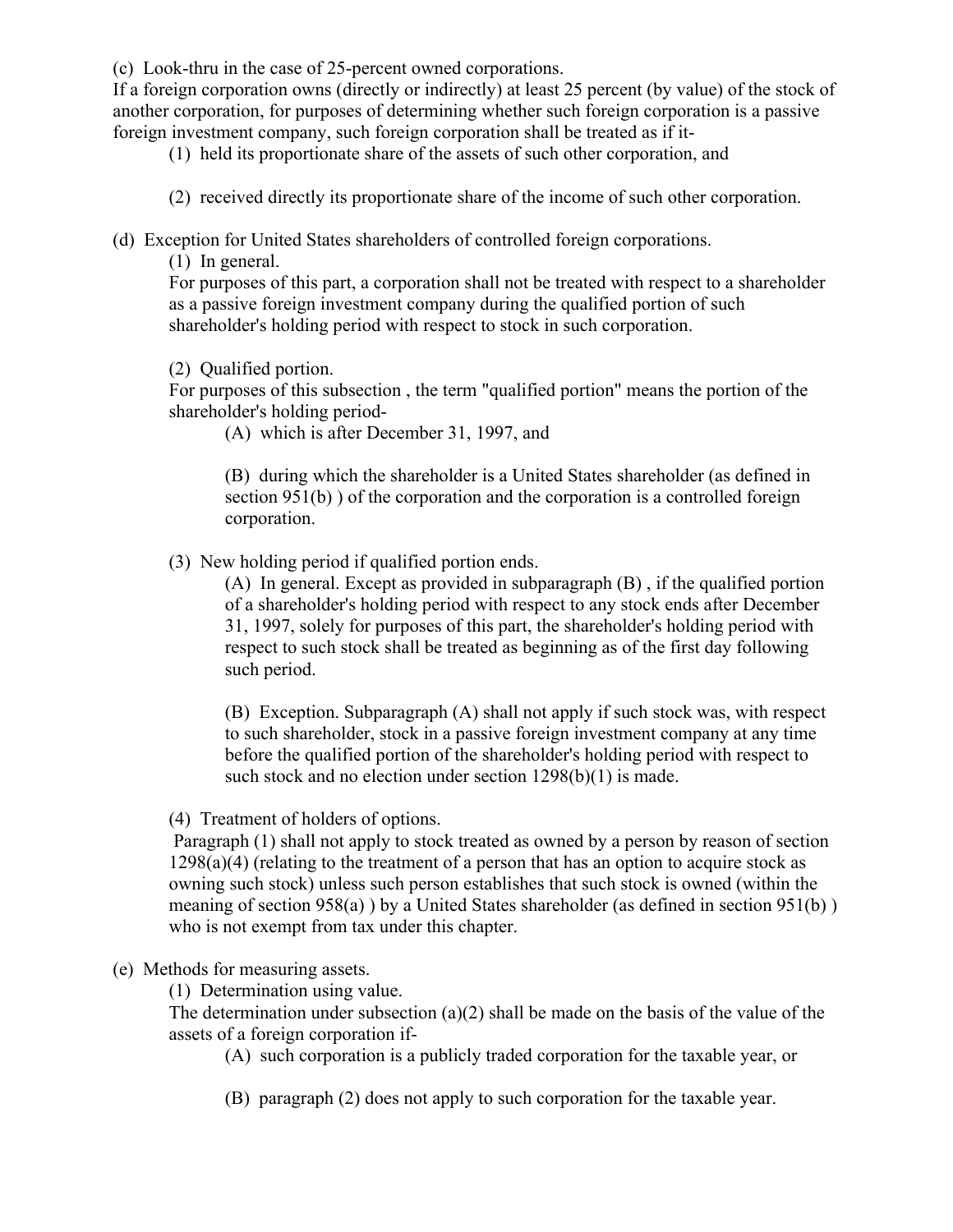(2) Determination using adjusted bases.

The determination under subsection  $(a)(2)$  shall be based on the adjusted bases (as determined for the purposes of computing earnings and profits) of the assets of a foreign corporation if such corporation is not described in paragraph (1)(A) and such corporation-

(A) is a controlled foreign corporation, or

(B) elects the application of this paragraph .

An election under subparagraph (B) , once made, may be revoked only with the consent of the Secretary.

(3) Publicly traded corporation.

For purposes of this subsection , a foreign corporation shall be treated as a publicly traded corporation if the stock in the corporation is regularly traded on-

(A) a national securities exchange which is registered with the Securities and Exchange Commission or the national market system established pursuant to section 11A of the Securities and Exchange Act of 1934, or

(B) any exchange or other market which the Secretary determines has rules adequate to carry out the purposes of this subsection .

(f) Qualifying insurance corporation.

For purposes of subsection  $(b)(2)(B)$  -

(1) In general.

The term "qualifying insurance corporation" means, with respect to any taxable year, a foreign corporation-

(A) which would be subject to tax under subchapter L if such corporation were a domestic corporation, and

(B) the applicable insurance liabilities of which constitute more than 25 percent of its total assets, determined on the basis of such liabilities and assets as reported on the corporation's applicable financial statement for the last year ending with or within the taxable year.

(2) Alternative facts and circumstances test for certain corporations.

If a corporation fails to qualify as a qualified insurance corporation under paragraph (1) solely because the percentage determined under paragraph  $(1)(B)$  is 25 percent or less, a United States person that owns stock in such corporation may elect to treat such stock as stock of a qualifying insurance corporation if-

(A) the percentage so determined for the corporation is at least 10 percent, and

(B) under regulations provided by the Secretary, based on the applicable facts and circumstances-

(i) the corporation is predominantly engaged in an insurance business, and

(ii) such failure is due solely to runoff-related or rating-related circumstances involving such insurance business.